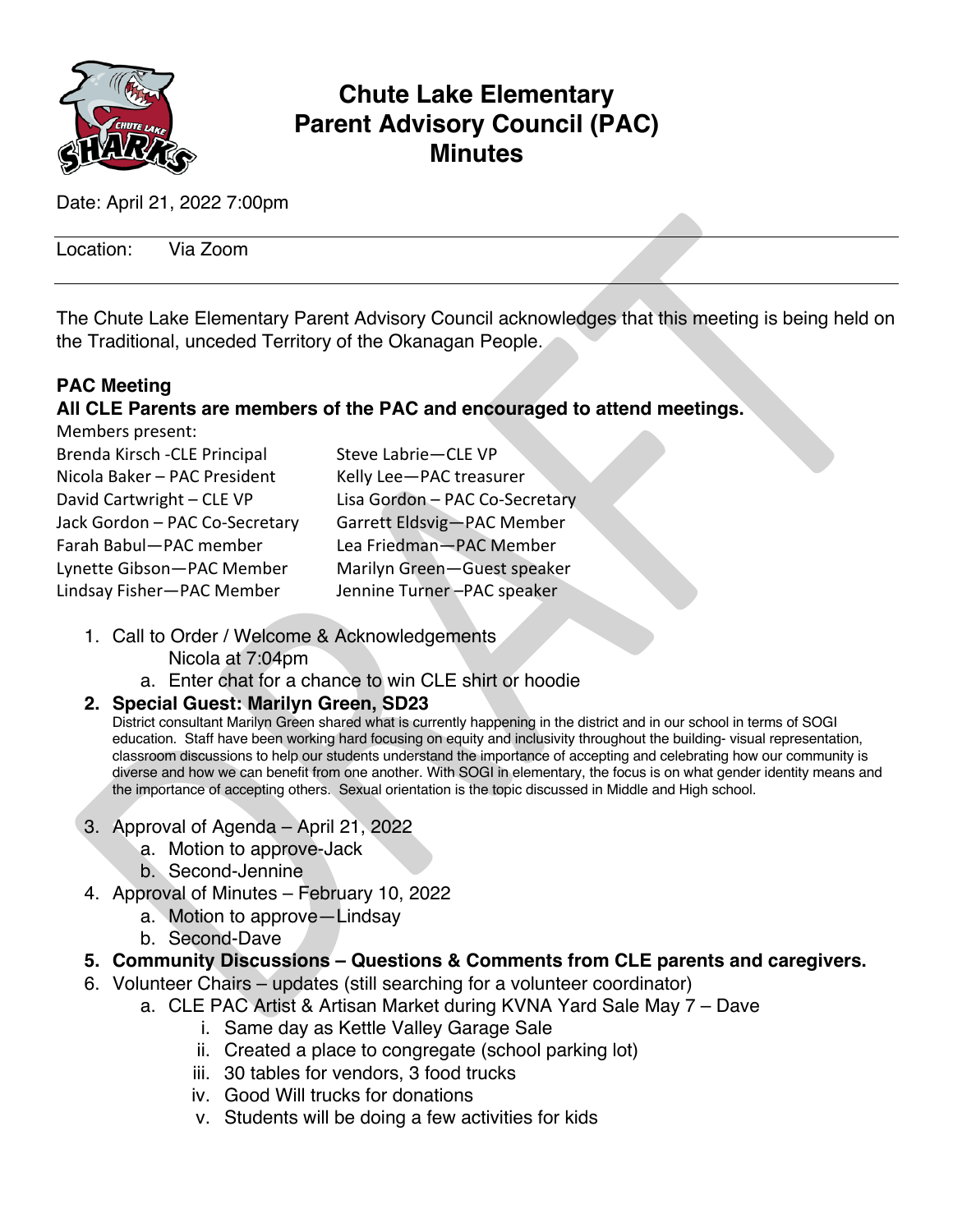- b. Carnival Lea & Jennine
	- i. Volunteer sign-up put out today
	- ii. Silent Auction Baskets
		- 1. Still need more donations
	- iii. Reached out to OKM to look for students who are interested in helping
	- iv. Food trucks
		- 1. Two so far, looking for a third
- c. Hot Lunch
	- i. Have more volunteers than previous
	- ii. Treat day in June
- d. Grade 5 Year End Celebration Committee
	- i. Break the Rule Day happening tomorrow
	- ii. Popcorn, Pencils
- 7. Community Engagement
	- a. Morning Coffees Upcoming dates
		- i. May 11—Little Owl Academy Sponsor
	- b. Outside Learning Space
		- i. Looking for parent Chair/ committee volunteers
		- ii. Apply for formal approval in the fall, but need a plan
- 8. CLE Admin Update Principal Brenda Kirsch & Vice Principal Steven Labrie
	- a. Catchment changes haven't had too much impact so 20 classes again next year
	- b. Report cards
		- i. 2023 Standardized language for report card throughout the district/province
	- c. Canyon Falls Transition (grade 5s)
		- i. Open House on April 19
		- ii. CLE teachers meeting with Canyon Falls teachers to discuss incoming students
		- iii. June 3 grade 5's going to visit Canyon Falls (All feeder schools)
	- d. Fire Drills
		- i. 3 fire drills throughout the spring
	- e. Early Learning for Families
		- i. Not a lot of families signed up so tell your friends with young kids!
- f. Lots of clubs for kids right now, more time outdoors as weather improves 9. Hot Lunch
	- a. Issues with parents ordering hot lunches when students are gone on field trip
	- b. Can there be more advanced notice for parents re upcoming field trips?
- 10.Treasurer's Report
	- a. See attachment
	- b. Nicola motion to add \$600 to teacher allocation for music room & learning resources room (\$300 each)
		- i. Dave second
		- ii. Approved by majority vote
- 11.Update to BC School Food Guidelines survey for input open until April 30
	- a. Impactful for what kinds of foods will be allowed to be used in schools
	- b. Very restrictive and applies to all school property
	- c. Would impact hot lunch, treat foods and parties/carnival etc.
- 12.Bylaw Update: Notice of Motion to update CLE PAC Bylaws
	- a. Will be put up on CLE website
	- b. Please review prior to next PAC meeting